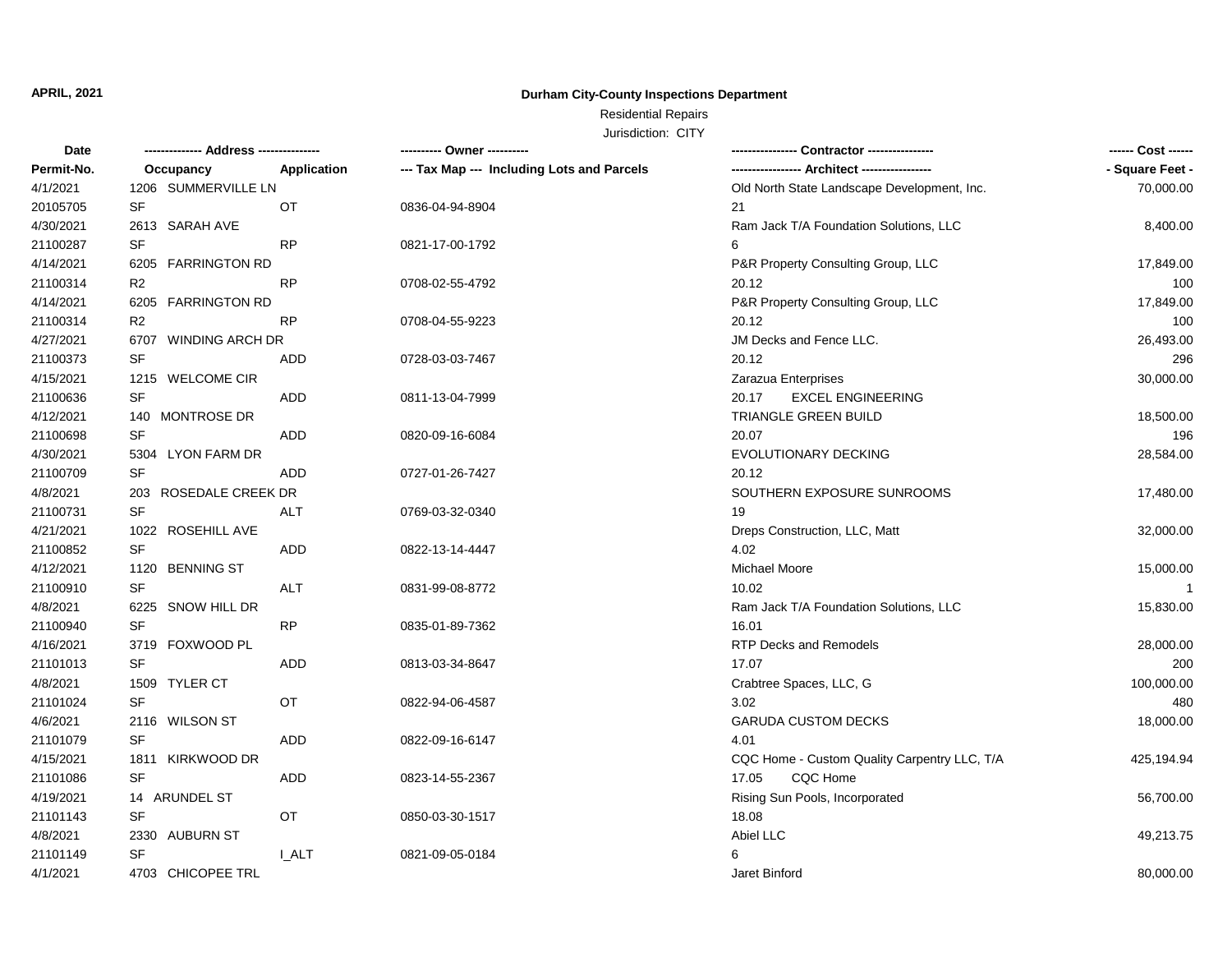# **Durham City-County Inspections Department**

Residential Repairs

| <b>Date</b> | ------------- Address --------------- |              |                                            |                                             | ------ Cost ------ |
|-------------|---------------------------------------|--------------|--------------------------------------------|---------------------------------------------|--------------------|
| Permit-No.  | Occupancy                             | Application  | --- Tax Map --- Including Lots and Parcels | ---- Architect ------------                 | - Square Feet -    |
| 21101189    | <b>SF</b>                             | ALT          | 0709-01-45-8862                            | 20.18<br>Liz Templeton/True Design LLc      |                    |
| 4/19/2021   | 4518 MALVERN RD                       |              |                                            | CKT SERVICES, LLC.                          | 49,660.00          |
| 21101190    | <b>SF</b>                             | OT           | 0719-03-22-0900                            | 20.08                                       | 400                |
| 4/12/2021   | 12 GOLDENROD PL                       |              |                                            | <b>Merrill Wiese</b>                        | 28,940.00          |
| 21101221    | SF                                    | OT           | 0813-04-62-4932                            | 17.07<br>Douglas Janes Architecture         |                    |
| 4/19/2021   | 1007 TAYLOR ST                        |              |                                            | ANDRE ALLEN                                 | 1,000.00           |
| 21101258    | SF                                    | <b>DEM</b>   | 0831-10-35-1746                            | 11                                          | 980                |
| 4/19/2021   | 3215 CROMWELL RD                      |              |                                            | L & M Construction of Raleigh, LLC          | 65,000.00          |
| 21101270    | SF                                    | ADD          | 0801-04-72-9551                            | Triangle Residential Designs Inc.<br>20.17  |                    |
| 4/8/2021    | 1023 BOOKMARK TRL                     |              |                                            | Cape Fear Solar Systems LLC                 | 4,533.00           |
| 21101292    | SF                                    | <b>ALT</b>   | 0758-03-13-7069                            | 20.14                                       |                    |
| 4/19/2021   | 11 WATER GARDEN WAY                   |              |                                            | Ram Jack T/A Foundation Solutions, LLC      | 36,350.00          |
| 21101300    | SF                                    | <b>RP</b>    | 0718-03-22-2617                            | 20.12                                       |                    |
| 4/12/2021   | 417 W KNOX ST                         |              |                                            | HUGHES CONTRACTING INC                      | 209,658.00         |
| 21101310    | SF                                    | <b>LALT</b>  | 0822-16-93-9437                            | 3.02<br><b>ASD Interior Design</b>          |                    |
| 4/13/2021   | 5507 RIPPLEBROOK RD                   |              |                                            | True Homes, LLC                             | 5,000.00           |
| 21101327    | SF                                    | R_DECK       | 0825-03-22-3257                            | 16.03                                       | 100                |
| 4/19/2021   | 606 HARKNESS CIR                      |              |                                            | Godfrey and Jones                           | 12,000.00          |
| 21101369    | SF                                    | R_DECK       | 0801-03-31-6921                            | 20.17                                       | 208                |
| 4/12/2021   | 311 WHITNEY LN                        |              |                                            | Unified Custom Homes, Inc                   | 28,980.00          |
| 21101400    | SF                                    | ADD          | 0728-02-66-6775                            | 20.14                                       | 160                |
| 4/6/2021    | 2757 MANSFIELD AVE                    |              |                                            | HABITAT FOR HUMANITY OF DURHAM INC.         | 70,000.00          |
| 21101408    | <b>SF</b>                             | <b>ALT</b>   | 0841-58-02-9741                            | 18.02                                       |                    |
| 4/12/2021   | 803 CARTER AVE                        |              |                                            | ROAR INVESTMENTS LLC., T/A ELEVATE DESIGN & | 4,600.00           |
| 21101418    | <b>SF</b>                             | I ALT        | 0840-10-27-7011                            | 18.02                                       |                    |
| 4/15/2021   | 1060 W FOREST HILLS BLVD              |              |                                            | HEARTHSTONE HOMES, INC.                     | 39,500.00          |
| 21101434    | <b>SF</b>                             | R DECK       | 0821-18-42-1333                            | $7^{\circ}$<br>HEARTHSTONE HOMES, INC.      | 121                |
| 4/19/2021   | 506 MARSHALL WAY                      |              |                                            | Triangle Renovations, Inc.                  | 28,750.00          |
| 21101443    | SF                                    | <b>I_ALT</b> | 0803-04-92-2442                            | 17.07                                       |                    |
| 4/12/2021   | 1120 WYLDEWOOD RD                     |              |                                            | Leigh Hudnall                               | 90,000.00          |
| 21101456    | <b>SF</b>                             | ОT           | 0823-06-48-1387                            | 17.10<br>Art Robert                         | 1839               |
| 4/12/2021   | 2832 DODSON ST                        |              |                                            | Leigh Hudnall                               | 90,000.00          |
| 21101457    | <b>SF</b>                             | OT           | 0841-07-58-0553                            | Art Robert<br>18.02                         | 1839               |
| 4/5/2021    | 1133 KIMBALL DR                       |              |                                            | Sun River Builders Signature Homes, Inc.    | 11,250.00          |
| 21101465    | <b>SF</b>                             | OT           | 0813-15-52-0807                            | 17.07                                       | 320                |
| 4/12/2021   | 23 JOCI CT                            |              |                                            | HANDY DANNY CONTRACTING & HANDY SERVICES    | 7,148.00           |
| 21101471    | SF                                    | <b>ADD</b>   | 0842-03-31-8940                            | 18.01                                       |                    |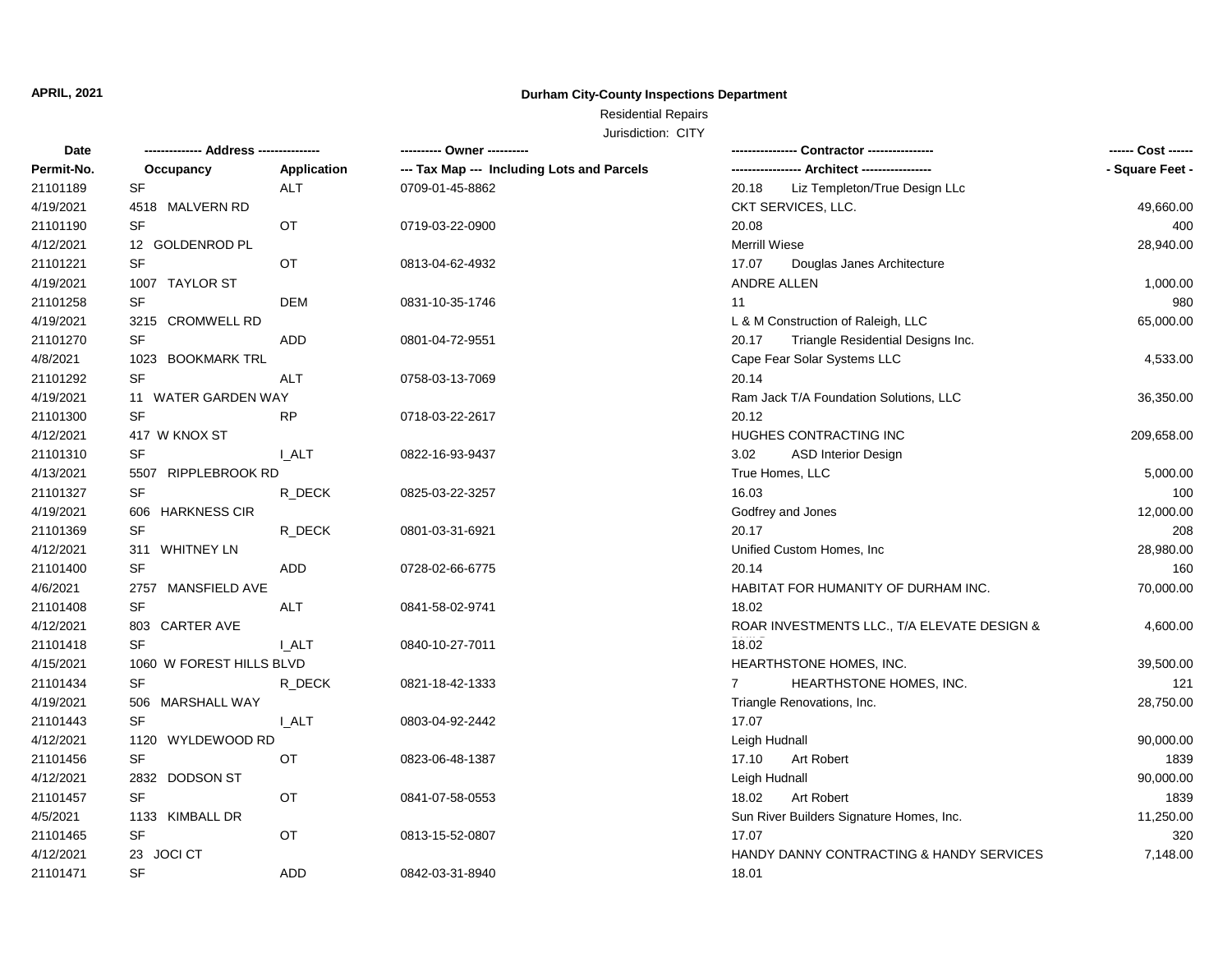# **Durham City-County Inspections Department**

# Residential Repairs

| Date       |                        |             | ---------- Owner ----------                |                                           |                 |
|------------|------------------------|-------------|--------------------------------------------|-------------------------------------------|-----------------|
| Permit-No. | Occupancy              | Application | --- Tax Map --- Including Lots and Parcels |                                           | - Square Feet - |
| 4/22/2021  | 1015 ATHENA DR         |             |                                            | Lennar Carolinas, LLC                     | 2,000.00        |
| 21101488   | SF                     | R_DECK      | 0769-01-28-0622                            | 19<br><b>KSE Engineering</b>              |                 |
| 4/22/2021  | 1017 ATHENA DR         |             |                                            | Lennar Carolinas, LLC                     | 2,000.00        |
| 21101489   | <b>SF</b>              | R_DECK      | 0769-01-28-0647                            | <b>KSE Engineering</b><br>19              |                 |
| 4/8/2021   | 1108 FARM LEAF DR      |             |                                            | Lennar Carolinas, LLC                     | 2,000.00        |
| 21101490   | SF                     | R_DECK      | 0769-01-19-4062                            | <b>KSE Engineering</b><br>19              | 110             |
| 4/8/2021   | 1110 FARM LEAF DR      |             |                                            | Lennar Carolinas, LLC                     | 2,000.00        |
| 21101491   | SF                     | R_DECK      | 0769-01-19-4087                            | 19<br><b>KSE Engineering</b>              | 128             |
| 4/7/2021   | 1112 FARM LEAF DR      |             |                                            | Lennar Carolinas, LLC                     | 2,000.00        |
| 21101492   | SF                     | R DECK      | 0769-01-19-4192                            | <b>KSE Engineering</b><br>19              | 102             |
| 4/7/2021   | 1116 FARM LEAF DR      |             |                                            | Lennar Carolinas, LLC                     | 2,000.00        |
| 21101493   | SF                     | R_DECK      | 0769-01-19-5107                            | 19<br><b>KSE Engineering</b>              | 102             |
| 4/7/2021   | 1118 FARM LEAF DR      |             |                                            | Lennar Carolinas, LLC                     | 2,000.00        |
| 21101494   | SF                     | R DECK      | 0769-01-19-5221                            | 19<br><b>KSE Engineering</b>              | 102             |
| 4/7/2021   | 1120 FARM LEAF DR      |             |                                            | Lennar Carolinas, LLC                     | 2,000.00        |
| 21101495   | SF                     | R_DECK      | 0769-01-19-5237                            | <b>KSE Engineering</b><br>19              | 128             |
| 4/1/2021   | 1306 FARM LEAF DR      |             |                                            | Lennar Carolinas, LLC                     | 2,000.00        |
| 21101496   | SF                     | R_DECK      | 0769-01-19-5915                            | <b>KSE Engineering</b><br>19              |                 |
| 4/7/2021   | 1310 FARM LEAF DR      |             |                                            | Lennar Carolinas, LLC                     | 2,000.00        |
| 21101497   | <b>SF</b>              | R DECK      | 0860-01-10-4065                            | <b>KSE Engineering</b><br>19              | 128             |
| 4/21/2021  | 2029 WILSON ST         |             |                                            | Virginia Fitzgerald                       | 8,700.00        |
| 21101499   | SF                     | R_DECK      | 0822-09-25-2909                            | 4.01                                      |                 |
| 4/19/2021  | 501 EVERETT PL         |             |                                            | Production Construction Inc.              | 150,000.00      |
| 21101500   | <b>SF</b>              | I ALT       | 0822-16-93-8821                            | 3.02                                      | 1219            |
| 4/12/2021  | 6 SHARPSTONE LN        |             |                                            | THE GREAT TARHEEL RESTORATION COMPANY     | 233,095.00      |
| 21101502   | TH                     | <b>RP</b>   | 0749-02-66-4603                            | 18.05<br>John McClancy                    |                 |
| 4/15/2021  | 3812 SWARTHMORE RD     |             |                                            | CAROLINA YARDBARNS, LLC                   | 9,780.00        |
| 21101507   | <b>SF</b>              | OT          | 0719-03-24-9975                            | 20.08                                     | 320             |
| 4/1/2021   | 1912 UNIVERSITY DR     |             |                                            | <b>Little Corner Construction</b>         | 55,250.00       |
| 21101514   | <b>SF</b>              | <b>RP</b>   | 0821-18-40-5723                            | <b>EXCEL ENGINEERING</b><br>$7^{\circ}$   |                 |
| 4/1/2021   | 50 DUDLEY CIR          |             |                                            | <b>CATHY WICKWARD</b>                     | 14,000.00       |
| 21101516   | <b>SF</b>              | OT          | 0759-01-05-9664                            | 18.05                                     |                 |
| 4/23/2021  | 502 SOUTH BEND DR      |             |                                            | Sierra Structures, Inc.                   | 8,832.00        |
| 21101519   | SF                     | R DECK      | 0717-02-67-3183                            | 20.12                                     | 180             |
| 4/28/2021  | 1220 AUBURN VILLAGE DR |             |                                            | MCFARLAND, GLENN CLARK                    | 25,500.00       |
| 21101521   | SF                     | <b>ADD</b>  | 0728-02-57-6570                            | 20.14                                     |                 |
| 4/1/2021   | 631 PEARSON DR         |             |                                            | Sustainable Energy and Lighting Solutions | 41,851.00       |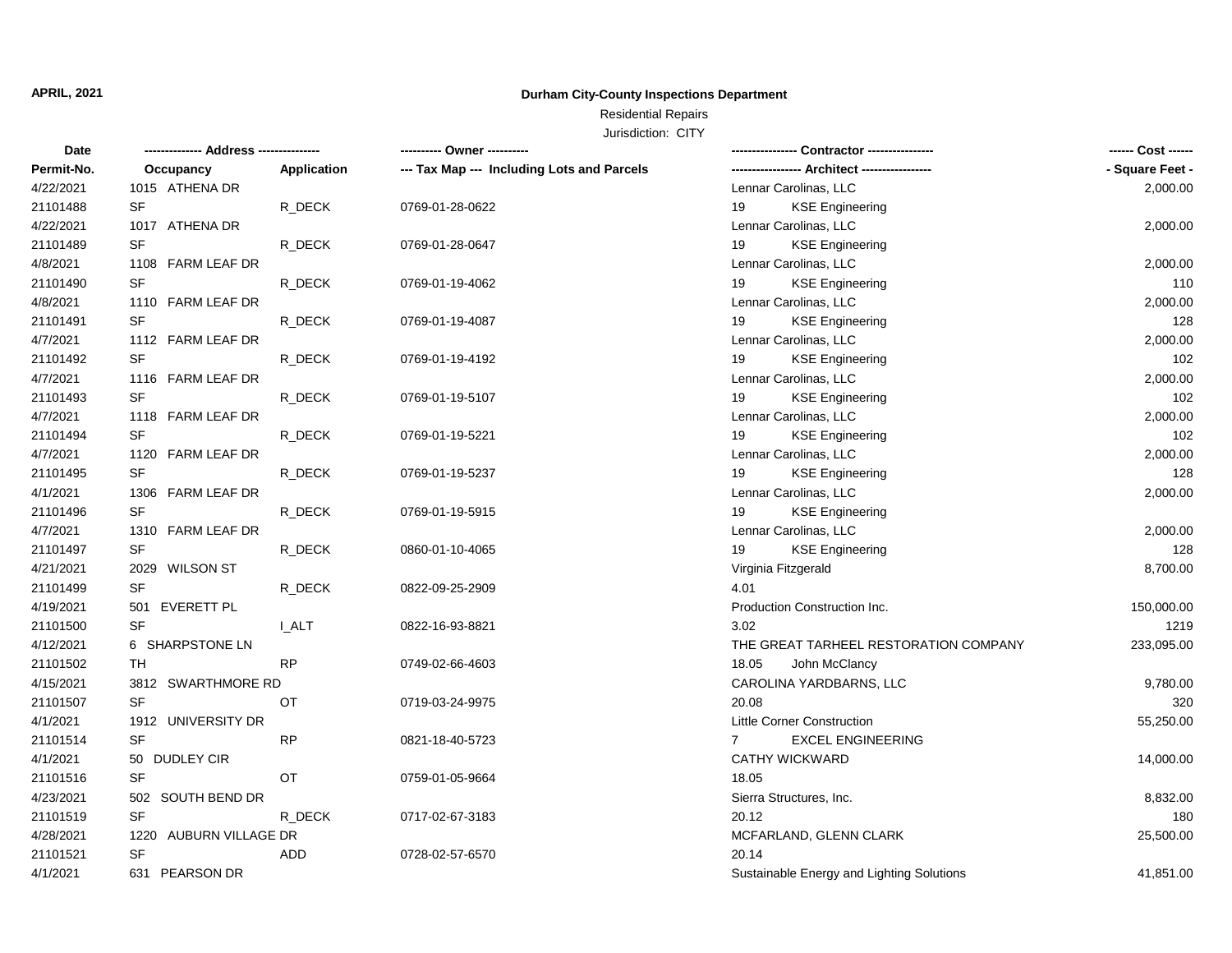# **Durham City-County Inspections Department**

# Residential Repairs

| --- Tax Map --- Including Lots and Parcels<br>- Square Feet -<br>Permit-No.<br>Application<br>Occupancy<br>20.10<br>21101524<br><b>SF</b><br><b>ALT</b><br>0729-02-55-7063<br>4/1/2021<br>4011 LUDGATE DR<br>Sustainable Energy and Lighting Solutions<br>19,800.00<br>SF<br>21101530<br><b>ALT</b><br>20.10<br>0729-02-79-0943<br>4/12/2021<br>508 S BUCHANAN BLVD<br>Aquatic Designs, Inc.<br>59,000.00<br>21101531<br>5<br>SF<br>ОT<br>0821-07-58-0097<br>4/19/2021<br><b>CLAIBORNE TAPP III</b><br>5302 LYON FARM DR<br>70,000.00<br>21101532<br>SF<br>OT<br>0727-01-26-7526<br>20.12<br>4/12/2021<br>4417 REGIS AVE<br>DAVID GLICK<br>52,800.00<br>21101538<br>SF<br>17.07<br>ADD<br>400<br>0803-04-64-5697<br>4/7/2021<br>2319 MEADOWCREEK DR<br>TOLEDO BUILDERS LLC<br>24,000.00<br>21101543<br>SF<br><b>LALT</b><br>17.07<br>0814-60-54-7940<br>PURE ENERGY, LLC.<br>4/22/2021<br>502 NANTAHALA DR<br>6,384.00<br>SF<br>21101547<br><b>ALT</b><br>20.10<br>0729-03-44-5448<br>4/12/2021<br>508 ASHFORD LN<br>PURE ENERGY, LLC.<br>6,132.00<br>SF<br>21101548<br><b>ALT</b><br>20.11<br>0729-01-25-4946<br>PURE ENERGY, LLC.<br>4/12/2021<br>3726 PHILLIPS WAY EAST<br>3,648.00<br>21101549<br><b>SF</b><br>20.10<br><b>ALT</b><br>0739-03-13-1612<br>4/12/2021<br>W & W BUILDERS, INC.<br>302 E PILOT ST<br>42,000.00<br>21101576<br><b>SF</b><br>13.04<br>ALT<br>0820-11-67-7102<br>4/19/2021<br>Tim Kidd<br>4 HUMMINGBIRD LN<br>12,000.00<br>21101607<br>SF<br>16.01<br>ADD<br>0834-01-28-4530<br>253<br>4/27/2021<br>CHRISTOPHER HOMES, INC.<br>60,000.00<br>15 BRETON PL<br>SF<br><b>ADD</b><br>20.08<br>320<br>21101609<br>0719-03-23-5069<br>4/19/2021<br>2505 EVANS ST<br>HALLYBURTON, ROBERT S.<br>50,000.00<br>21101622<br>SF<br>20.17<br>ADD<br>66<br>0811-01-15-3730<br>4/23/2021<br>1807 CARNATION DR<br>Simply Right Exteriors LLC<br>28,500.00<br>SF<br>18.05<br>21101624<br>ADD<br>0759-03-14-9612<br>4/12/2021<br>911 FISKE ST<br>Production Construction Inc.<br>26,000.00<br>21101627<br><b>SF</b><br><b>I_ALT</b><br>0831-77-12-6680<br>10.02<br>Christopher Smith<br>4/15/2021<br>S & R General Contracting<br>907 PRICE AVE<br>47,175.00<br>21101628<br><b>SF</b><br><b>I_ALT</b><br>13.01<br>0831-17-11-5063<br>4/12/2021<br>800 BRYE ST<br>Sean Phillips<br>111,464.00<br>21101629<br><b>SF</b><br><b>ALT</b><br>10.02<br>868<br>0831-12-76-6095<br>4/1/2021<br>4617 PACES FERRY DR<br>Allen Builders, LLC, John A.<br>14,998.00<br><b>SF</b><br>21101631<br><b>I_ALT</b><br>16.03<br>0825-03-02-3879<br>4/1/2021<br>2420 LINDMONT AVE<br>Power Home Solar LLC<br>55,544.00<br>SF<br>18.01<br>0842-03-33-0876 | Date     |            |  | ------ Cost ------ |
|----------------------------------------------------------------------------------------------------------------------------------------------------------------------------------------------------------------------------------------------------------------------------------------------------------------------------------------------------------------------------------------------------------------------------------------------------------------------------------------------------------------------------------------------------------------------------------------------------------------------------------------------------------------------------------------------------------------------------------------------------------------------------------------------------------------------------------------------------------------------------------------------------------------------------------------------------------------------------------------------------------------------------------------------------------------------------------------------------------------------------------------------------------------------------------------------------------------------------------------------------------------------------------------------------------------------------------------------------------------------------------------------------------------------------------------------------------------------------------------------------------------------------------------------------------------------------------------------------------------------------------------------------------------------------------------------------------------------------------------------------------------------------------------------------------------------------------------------------------------------------------------------------------------------------------------------------------------------------------------------------------------------------------------------------------------------------------------------------------------------------------------------------------------------------------------------------------------------------------------------------------------------------------------------------------------------------------------------------------------------------------------------------------------------------------------------------------------------------------------------------------------------------------------------------------------------------------------------------------------------------------------------|----------|------------|--|--------------------|
|                                                                                                                                                                                                                                                                                                                                                                                                                                                                                                                                                                                                                                                                                                                                                                                                                                                                                                                                                                                                                                                                                                                                                                                                                                                                                                                                                                                                                                                                                                                                                                                                                                                                                                                                                                                                                                                                                                                                                                                                                                                                                                                                                                                                                                                                                                                                                                                                                                                                                                                                                                                                                                              |          |            |  |                    |
|                                                                                                                                                                                                                                                                                                                                                                                                                                                                                                                                                                                                                                                                                                                                                                                                                                                                                                                                                                                                                                                                                                                                                                                                                                                                                                                                                                                                                                                                                                                                                                                                                                                                                                                                                                                                                                                                                                                                                                                                                                                                                                                                                                                                                                                                                                                                                                                                                                                                                                                                                                                                                                              |          |            |  |                    |
|                                                                                                                                                                                                                                                                                                                                                                                                                                                                                                                                                                                                                                                                                                                                                                                                                                                                                                                                                                                                                                                                                                                                                                                                                                                                                                                                                                                                                                                                                                                                                                                                                                                                                                                                                                                                                                                                                                                                                                                                                                                                                                                                                                                                                                                                                                                                                                                                                                                                                                                                                                                                                                              |          |            |  |                    |
|                                                                                                                                                                                                                                                                                                                                                                                                                                                                                                                                                                                                                                                                                                                                                                                                                                                                                                                                                                                                                                                                                                                                                                                                                                                                                                                                                                                                                                                                                                                                                                                                                                                                                                                                                                                                                                                                                                                                                                                                                                                                                                                                                                                                                                                                                                                                                                                                                                                                                                                                                                                                                                              |          |            |  |                    |
|                                                                                                                                                                                                                                                                                                                                                                                                                                                                                                                                                                                                                                                                                                                                                                                                                                                                                                                                                                                                                                                                                                                                                                                                                                                                                                                                                                                                                                                                                                                                                                                                                                                                                                                                                                                                                                                                                                                                                                                                                                                                                                                                                                                                                                                                                                                                                                                                                                                                                                                                                                                                                                              |          |            |  |                    |
|                                                                                                                                                                                                                                                                                                                                                                                                                                                                                                                                                                                                                                                                                                                                                                                                                                                                                                                                                                                                                                                                                                                                                                                                                                                                                                                                                                                                                                                                                                                                                                                                                                                                                                                                                                                                                                                                                                                                                                                                                                                                                                                                                                                                                                                                                                                                                                                                                                                                                                                                                                                                                                              |          |            |  |                    |
|                                                                                                                                                                                                                                                                                                                                                                                                                                                                                                                                                                                                                                                                                                                                                                                                                                                                                                                                                                                                                                                                                                                                                                                                                                                                                                                                                                                                                                                                                                                                                                                                                                                                                                                                                                                                                                                                                                                                                                                                                                                                                                                                                                                                                                                                                                                                                                                                                                                                                                                                                                                                                                              |          |            |  |                    |
|                                                                                                                                                                                                                                                                                                                                                                                                                                                                                                                                                                                                                                                                                                                                                                                                                                                                                                                                                                                                                                                                                                                                                                                                                                                                                                                                                                                                                                                                                                                                                                                                                                                                                                                                                                                                                                                                                                                                                                                                                                                                                                                                                                                                                                                                                                                                                                                                                                                                                                                                                                                                                                              |          |            |  |                    |
|                                                                                                                                                                                                                                                                                                                                                                                                                                                                                                                                                                                                                                                                                                                                                                                                                                                                                                                                                                                                                                                                                                                                                                                                                                                                                                                                                                                                                                                                                                                                                                                                                                                                                                                                                                                                                                                                                                                                                                                                                                                                                                                                                                                                                                                                                                                                                                                                                                                                                                                                                                                                                                              |          |            |  |                    |
|                                                                                                                                                                                                                                                                                                                                                                                                                                                                                                                                                                                                                                                                                                                                                                                                                                                                                                                                                                                                                                                                                                                                                                                                                                                                                                                                                                                                                                                                                                                                                                                                                                                                                                                                                                                                                                                                                                                                                                                                                                                                                                                                                                                                                                                                                                                                                                                                                                                                                                                                                                                                                                              |          |            |  |                    |
|                                                                                                                                                                                                                                                                                                                                                                                                                                                                                                                                                                                                                                                                                                                                                                                                                                                                                                                                                                                                                                                                                                                                                                                                                                                                                                                                                                                                                                                                                                                                                                                                                                                                                                                                                                                                                                                                                                                                                                                                                                                                                                                                                                                                                                                                                                                                                                                                                                                                                                                                                                                                                                              |          |            |  |                    |
|                                                                                                                                                                                                                                                                                                                                                                                                                                                                                                                                                                                                                                                                                                                                                                                                                                                                                                                                                                                                                                                                                                                                                                                                                                                                                                                                                                                                                                                                                                                                                                                                                                                                                                                                                                                                                                                                                                                                                                                                                                                                                                                                                                                                                                                                                                                                                                                                                                                                                                                                                                                                                                              |          |            |  |                    |
|                                                                                                                                                                                                                                                                                                                                                                                                                                                                                                                                                                                                                                                                                                                                                                                                                                                                                                                                                                                                                                                                                                                                                                                                                                                                                                                                                                                                                                                                                                                                                                                                                                                                                                                                                                                                                                                                                                                                                                                                                                                                                                                                                                                                                                                                                                                                                                                                                                                                                                                                                                                                                                              |          |            |  |                    |
|                                                                                                                                                                                                                                                                                                                                                                                                                                                                                                                                                                                                                                                                                                                                                                                                                                                                                                                                                                                                                                                                                                                                                                                                                                                                                                                                                                                                                                                                                                                                                                                                                                                                                                                                                                                                                                                                                                                                                                                                                                                                                                                                                                                                                                                                                                                                                                                                                                                                                                                                                                                                                                              |          |            |  |                    |
|                                                                                                                                                                                                                                                                                                                                                                                                                                                                                                                                                                                                                                                                                                                                                                                                                                                                                                                                                                                                                                                                                                                                                                                                                                                                                                                                                                                                                                                                                                                                                                                                                                                                                                                                                                                                                                                                                                                                                                                                                                                                                                                                                                                                                                                                                                                                                                                                                                                                                                                                                                                                                                              |          |            |  |                    |
|                                                                                                                                                                                                                                                                                                                                                                                                                                                                                                                                                                                                                                                                                                                                                                                                                                                                                                                                                                                                                                                                                                                                                                                                                                                                                                                                                                                                                                                                                                                                                                                                                                                                                                                                                                                                                                                                                                                                                                                                                                                                                                                                                                                                                                                                                                                                                                                                                                                                                                                                                                                                                                              |          |            |  |                    |
|                                                                                                                                                                                                                                                                                                                                                                                                                                                                                                                                                                                                                                                                                                                                                                                                                                                                                                                                                                                                                                                                                                                                                                                                                                                                                                                                                                                                                                                                                                                                                                                                                                                                                                                                                                                                                                                                                                                                                                                                                                                                                                                                                                                                                                                                                                                                                                                                                                                                                                                                                                                                                                              |          |            |  |                    |
|                                                                                                                                                                                                                                                                                                                                                                                                                                                                                                                                                                                                                                                                                                                                                                                                                                                                                                                                                                                                                                                                                                                                                                                                                                                                                                                                                                                                                                                                                                                                                                                                                                                                                                                                                                                                                                                                                                                                                                                                                                                                                                                                                                                                                                                                                                                                                                                                                                                                                                                                                                                                                                              |          |            |  |                    |
|                                                                                                                                                                                                                                                                                                                                                                                                                                                                                                                                                                                                                                                                                                                                                                                                                                                                                                                                                                                                                                                                                                                                                                                                                                                                                                                                                                                                                                                                                                                                                                                                                                                                                                                                                                                                                                                                                                                                                                                                                                                                                                                                                                                                                                                                                                                                                                                                                                                                                                                                                                                                                                              |          |            |  |                    |
|                                                                                                                                                                                                                                                                                                                                                                                                                                                                                                                                                                                                                                                                                                                                                                                                                                                                                                                                                                                                                                                                                                                                                                                                                                                                                                                                                                                                                                                                                                                                                                                                                                                                                                                                                                                                                                                                                                                                                                                                                                                                                                                                                                                                                                                                                                                                                                                                                                                                                                                                                                                                                                              |          |            |  |                    |
|                                                                                                                                                                                                                                                                                                                                                                                                                                                                                                                                                                                                                                                                                                                                                                                                                                                                                                                                                                                                                                                                                                                                                                                                                                                                                                                                                                                                                                                                                                                                                                                                                                                                                                                                                                                                                                                                                                                                                                                                                                                                                                                                                                                                                                                                                                                                                                                                                                                                                                                                                                                                                                              |          |            |  |                    |
|                                                                                                                                                                                                                                                                                                                                                                                                                                                                                                                                                                                                                                                                                                                                                                                                                                                                                                                                                                                                                                                                                                                                                                                                                                                                                                                                                                                                                                                                                                                                                                                                                                                                                                                                                                                                                                                                                                                                                                                                                                                                                                                                                                                                                                                                                                                                                                                                                                                                                                                                                                                                                                              |          |            |  |                    |
|                                                                                                                                                                                                                                                                                                                                                                                                                                                                                                                                                                                                                                                                                                                                                                                                                                                                                                                                                                                                                                                                                                                                                                                                                                                                                                                                                                                                                                                                                                                                                                                                                                                                                                                                                                                                                                                                                                                                                                                                                                                                                                                                                                                                                                                                                                                                                                                                                                                                                                                                                                                                                                              |          |            |  |                    |
|                                                                                                                                                                                                                                                                                                                                                                                                                                                                                                                                                                                                                                                                                                                                                                                                                                                                                                                                                                                                                                                                                                                                                                                                                                                                                                                                                                                                                                                                                                                                                                                                                                                                                                                                                                                                                                                                                                                                                                                                                                                                                                                                                                                                                                                                                                                                                                                                                                                                                                                                                                                                                                              |          |            |  |                    |
|                                                                                                                                                                                                                                                                                                                                                                                                                                                                                                                                                                                                                                                                                                                                                                                                                                                                                                                                                                                                                                                                                                                                                                                                                                                                                                                                                                                                                                                                                                                                                                                                                                                                                                                                                                                                                                                                                                                                                                                                                                                                                                                                                                                                                                                                                                                                                                                                                                                                                                                                                                                                                                              |          |            |  |                    |
|                                                                                                                                                                                                                                                                                                                                                                                                                                                                                                                                                                                                                                                                                                                                                                                                                                                                                                                                                                                                                                                                                                                                                                                                                                                                                                                                                                                                                                                                                                                                                                                                                                                                                                                                                                                                                                                                                                                                                                                                                                                                                                                                                                                                                                                                                                                                                                                                                                                                                                                                                                                                                                              |          |            |  |                    |
|                                                                                                                                                                                                                                                                                                                                                                                                                                                                                                                                                                                                                                                                                                                                                                                                                                                                                                                                                                                                                                                                                                                                                                                                                                                                                                                                                                                                                                                                                                                                                                                                                                                                                                                                                                                                                                                                                                                                                                                                                                                                                                                                                                                                                                                                                                                                                                                                                                                                                                                                                                                                                                              |          |            |  |                    |
|                                                                                                                                                                                                                                                                                                                                                                                                                                                                                                                                                                                                                                                                                                                                                                                                                                                                                                                                                                                                                                                                                                                                                                                                                                                                                                                                                                                                                                                                                                                                                                                                                                                                                                                                                                                                                                                                                                                                                                                                                                                                                                                                                                                                                                                                                                                                                                                                                                                                                                                                                                                                                                              |          |            |  |                    |
|                                                                                                                                                                                                                                                                                                                                                                                                                                                                                                                                                                                                                                                                                                                                                                                                                                                                                                                                                                                                                                                                                                                                                                                                                                                                                                                                                                                                                                                                                                                                                                                                                                                                                                                                                                                                                                                                                                                                                                                                                                                                                                                                                                                                                                                                                                                                                                                                                                                                                                                                                                                                                                              |          |            |  |                    |
|                                                                                                                                                                                                                                                                                                                                                                                                                                                                                                                                                                                                                                                                                                                                                                                                                                                                                                                                                                                                                                                                                                                                                                                                                                                                                                                                                                                                                                                                                                                                                                                                                                                                                                                                                                                                                                                                                                                                                                                                                                                                                                                                                                                                                                                                                                                                                                                                                                                                                                                                                                                                                                              |          |            |  |                    |
|                                                                                                                                                                                                                                                                                                                                                                                                                                                                                                                                                                                                                                                                                                                                                                                                                                                                                                                                                                                                                                                                                                                                                                                                                                                                                                                                                                                                                                                                                                                                                                                                                                                                                                                                                                                                                                                                                                                                                                                                                                                                                                                                                                                                                                                                                                                                                                                                                                                                                                                                                                                                                                              |          |            |  |                    |
|                                                                                                                                                                                                                                                                                                                                                                                                                                                                                                                                                                                                                                                                                                                                                                                                                                                                                                                                                                                                                                                                                                                                                                                                                                                                                                                                                                                                                                                                                                                                                                                                                                                                                                                                                                                                                                                                                                                                                                                                                                                                                                                                                                                                                                                                                                                                                                                                                                                                                                                                                                                                                                              |          |            |  |                    |
|                                                                                                                                                                                                                                                                                                                                                                                                                                                                                                                                                                                                                                                                                                                                                                                                                                                                                                                                                                                                                                                                                                                                                                                                                                                                                                                                                                                                                                                                                                                                                                                                                                                                                                                                                                                                                                                                                                                                                                                                                                                                                                                                                                                                                                                                                                                                                                                                                                                                                                                                                                                                                                              |          |            |  |                    |
|                                                                                                                                                                                                                                                                                                                                                                                                                                                                                                                                                                                                                                                                                                                                                                                                                                                                                                                                                                                                                                                                                                                                                                                                                                                                                                                                                                                                                                                                                                                                                                                                                                                                                                                                                                                                                                                                                                                                                                                                                                                                                                                                                                                                                                                                                                                                                                                                                                                                                                                                                                                                                                              |          |            |  |                    |
|                                                                                                                                                                                                                                                                                                                                                                                                                                                                                                                                                                                                                                                                                                                                                                                                                                                                                                                                                                                                                                                                                                                                                                                                                                                                                                                                                                                                                                                                                                                                                                                                                                                                                                                                                                                                                                                                                                                                                                                                                                                                                                                                                                                                                                                                                                                                                                                                                                                                                                                                                                                                                                              |          |            |  |                    |
|                                                                                                                                                                                                                                                                                                                                                                                                                                                                                                                                                                                                                                                                                                                                                                                                                                                                                                                                                                                                                                                                                                                                                                                                                                                                                                                                                                                                                                                                                                                                                                                                                                                                                                                                                                                                                                                                                                                                                                                                                                                                                                                                                                                                                                                                                                                                                                                                                                                                                                                                                                                                                                              |          |            |  |                    |
|                                                                                                                                                                                                                                                                                                                                                                                                                                                                                                                                                                                                                                                                                                                                                                                                                                                                                                                                                                                                                                                                                                                                                                                                                                                                                                                                                                                                                                                                                                                                                                                                                                                                                                                                                                                                                                                                                                                                                                                                                                                                                                                                                                                                                                                                                                                                                                                                                                                                                                                                                                                                                                              |          |            |  |                    |
|                                                                                                                                                                                                                                                                                                                                                                                                                                                                                                                                                                                                                                                                                                                                                                                                                                                                                                                                                                                                                                                                                                                                                                                                                                                                                                                                                                                                                                                                                                                                                                                                                                                                                                                                                                                                                                                                                                                                                                                                                                                                                                                                                                                                                                                                                                                                                                                                                                                                                                                                                                                                                                              | 21101641 | <b>ALT</b> |  |                    |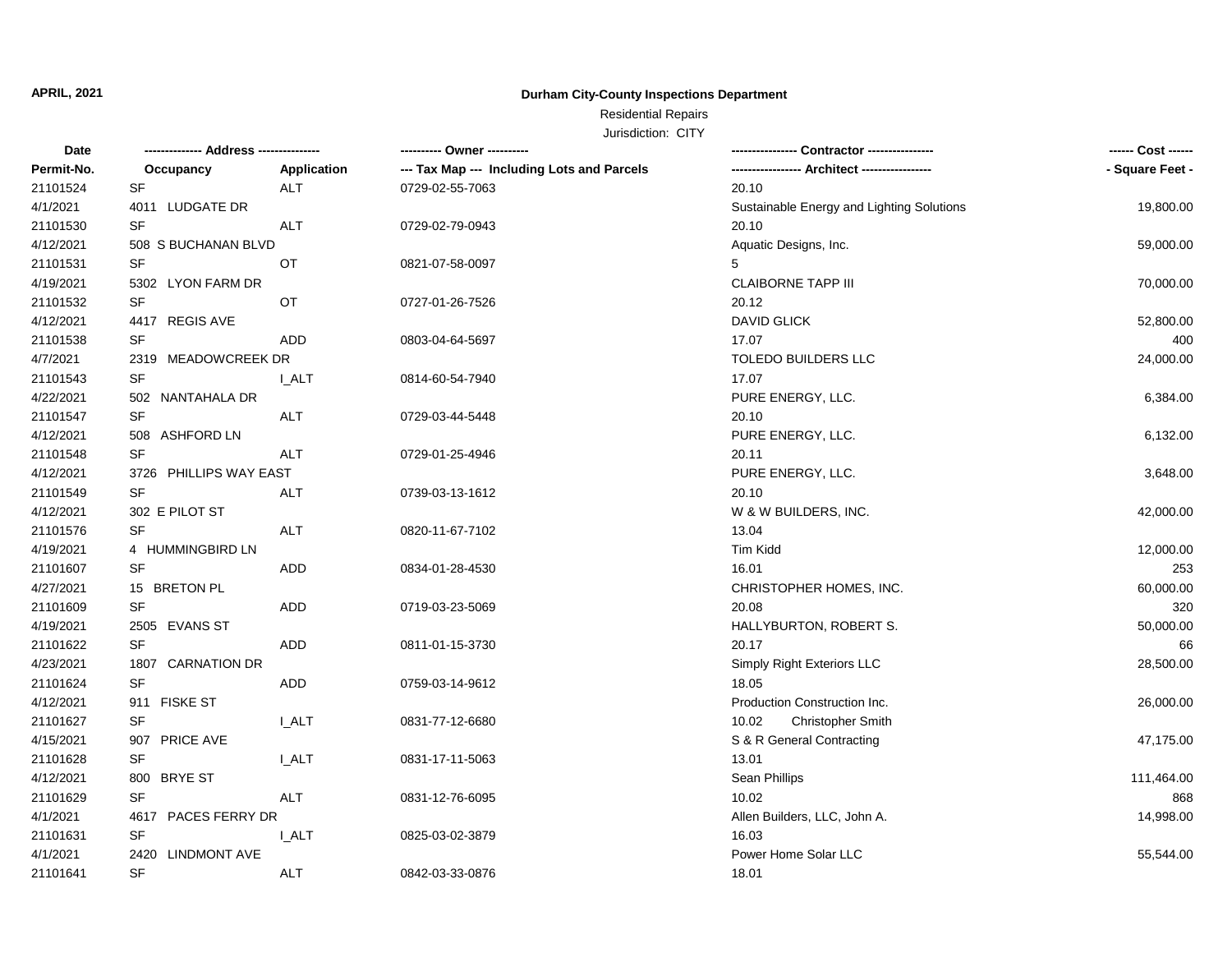# **Durham City-County Inspections Department**

# Residential Repairs

| Date       |                      |             | ---------- Owner ----------                |                                     | ------ Cost ------ |
|------------|----------------------|-------------|--------------------------------------------|-------------------------------------|--------------------|
| Permit-No. | Occupancy            | Application | --- Tax Map --- Including Lots and Parcels |                                     | - Square Feet -    |
| 4/12/2021  | 4501 MARENA PL       |             |                                            | VILLAGE BLDG CO INC.                | 48,415.00          |
| 21101642   | SF                   | ADD         | 0709-03-14-5931                            | 20.18                               | 336                |
| 4/15/2021  | 6 PEGRAM CT          |             |                                            | Buildwright Limited, Inc.           | 6,000.00           |
| 21101644   | SF                   | <b>ALT</b>  | 0850-04-51-5878                            | 18.05                               |                    |
| 4/5/2021   | 1145 SCHOLASTIC CIR  |             |                                            | <b>EMERALD ENERGY LLC.</b>          | 23,700.00          |
| 21101647   | SF                   | ALT         | 0717-01-48-2516                            | 20.12                               |                    |
| 4/12/2021  | 305 E DELAFIELD AVE  |             |                                            | Architrave Construction, Inc.       | 30,000.00          |
| 21101648   | SF                   | R_DECK      | 0833-18-20-8243                            | 1.01                                |                    |
| 4/5/2021   | 3 CHARTWELL CT       |             |                                            | PURE ENERGY, LLC.                   | 7,598.66           |
| 21101658   | SF                   | <b>ALT</b>  | 0851-04-51-5030                            | 18.05                               |                    |
| 4/5/2021   | 1008 MINERVA AVE     |             |                                            | FOUNDATION XPERTS, LLC              | 10,600.00          |
| 21101661   | SF                   | <b>RP</b>   | 0822-19-60-9633                            | 3.02                                |                    |
| 4/5/2021   | 1503 HOLLYWOOD ST    |             |                                            | Crabtree Spaces, LLC, G             | 35,000.00          |
| 21101663   | <b>SF</b>            | <b>ALT</b>  | 0832-17-22-1318                            | $\overline{2}$                      |                    |
| 4/15/2021  | 3352 TARLETON WEST   |             |                                            | FEAZEL ROOFING COMPANY              | 17,750.00          |
| 21101667   | R2                   | C_ROOF      | 0739-01-05-8820                            | 20.10                               |                    |
| 4/27/2021  | MARLOWE DR<br>2201   |             |                                            | Andrew A Takla                      | 63,000.00          |
| 21101674   | SF                   | ADD         | 0823-18-21-4103                            | 17.05                               |                    |
| 4/15/2021  | 2510 FARTHING ST     |             |                                            | <b>GATEWAY BUILDING COMPANY</b>     | 90,200.00          |
| 21101676   | <b>SF</b>            | I ALT       | 0832-17-81-8159                            | 1.01                                |                    |
| 4/12/2021  | 1020 FOXTAIL DR      |             |                                            | SOUTHERN EXPOSURE SUNROOMS          | 11,980.00          |
| 21101694   | <b>SF</b>            | ALT         | 0769-04-52-0872                            | 19                                  | 150                |
| 4/12/2021  | 2902 WELCOME DR      |             |                                            | Crabtree Spaces, LLC, G             | 8,000.00           |
| 21101696   | <b>SF</b>            | <b>ALT</b>  | 0811-13-03-1757                            | 20.17                               |                    |
| 4/15/2021  | 1050 GASTON MANOR DR |             |                                            | SOUTHERN EXPOSURE SUNROOMS          | 22,550.00          |
| 21101701   | SF                   | ALT         | 0769-03-43-8113                            | 19                                  |                    |
| 4/22/2021  | 1014 SWEET GALE DR   |             |                                            | COMPLETE CONSTRUCTION COMPANY, INC. | 13,700.00          |
| 21101704   | <b>SF</b>            | ADD         | 0843-01-17-9582                            | 18.01                               |                    |
| 4/12/2021  | 1111 SCHOLASTIC CIR  |             |                                            | DAVID HARMAN RICHARDSON             | 44,045.00          |
| 21101722   | <b>SF</b>            | I ALT       | 0717-01-38-7844                            | 20.12                               |                    |
| 4/15/2021  | 912 DACIAN AVE       |             |                                            | Hylton Daniel Properties, LLC       | 110,000.00         |
| 21101726   | SF                   | <b>ADD</b>  | 0822-20-71-5831                            | 3.02                                |                    |
| 4/12/2021  | 5706 THISTLEROCK LN  |             |                                            | FOUNDATION XPERTS, LLC              | 11,000.00          |
| 21101727   | <b>SF</b>            | <b>RP</b>   | 0851-02-76-8054                            | 18.04                               |                    |
| 4/8/2021   | 1008 SOUNDING LN     |             |                                            | Sigora Solar LLC                    | 22,644.00          |
| 21101731   | SF                   | ALT         | 0758-03-25-0011                            | 20.28                               |                    |
| 4/12/2021  | 401 SHALE CREEK DR   |             |                                            | M/I HOMES OF RALEIGH LLC            | 5,000.00           |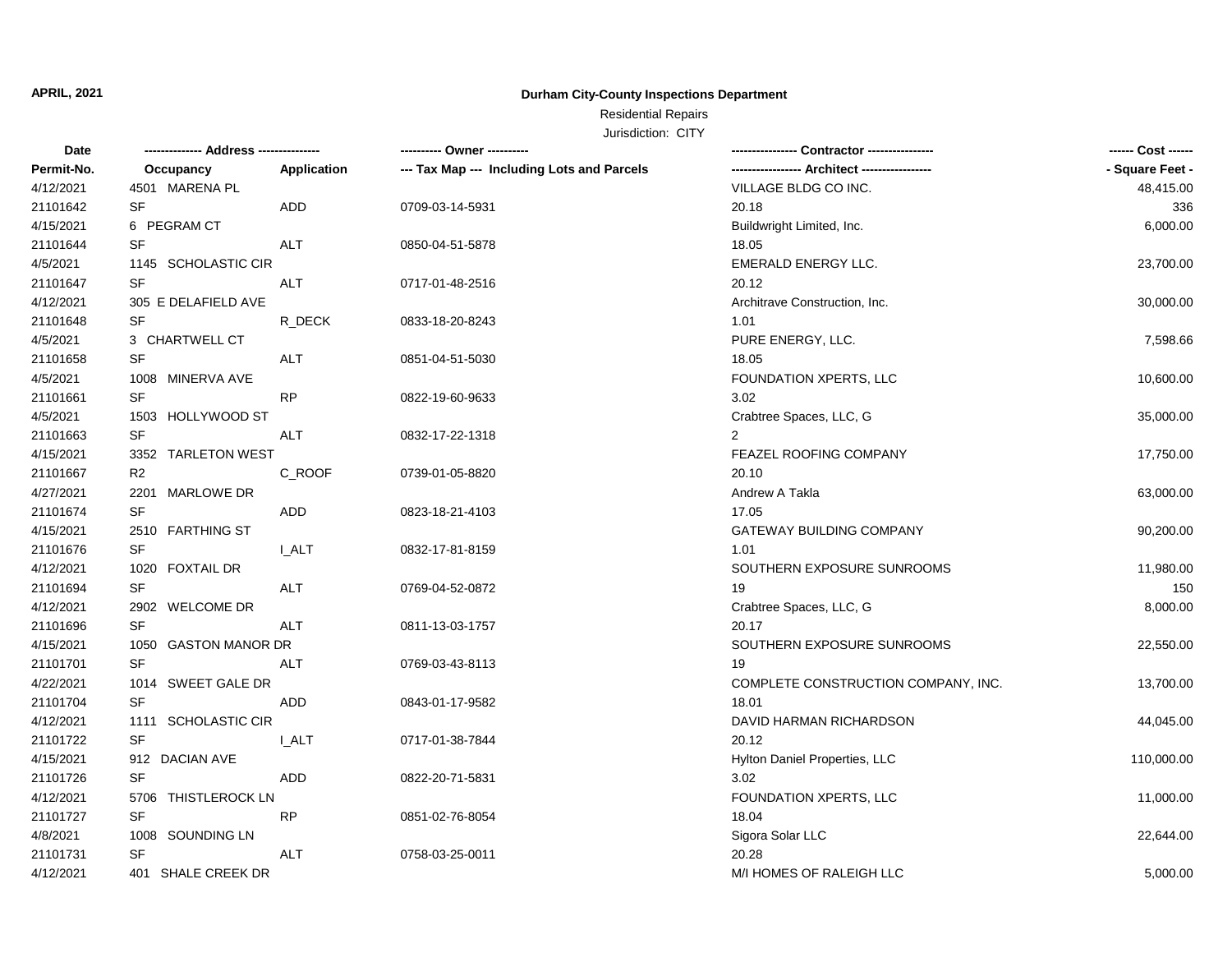# **Durham City-County Inspections Department**

Residential Repairs

| Date       | -------------- Address --------------- |                    | ---------- Owner ----------                |                                                     | ------ Cost ------ |
|------------|----------------------------------------|--------------------|--------------------------------------------|-----------------------------------------------------|--------------------|
| Permit-No. | Occupancy                              | <b>Application</b> | --- Tax Map --- Including Lots and Parcels | ---------------- Architect ----------------         | - Square Feet -    |
| 21101738   | <b>SF</b>                              | <b>I_ALT</b>       | 0769-50-95-2977.COW                        | 19.00                                               |                    |
| 4/19/2021  | 3603 MEDFORD RD                        |                    |                                            | Home By Design, LLC                                 | 150,000.00         |
| 21101739   | <b>SF</b>                              | <b>ALT</b>         | 0812-07-59-9046                            | <b>Hobie Carver</b><br>17.05                        | 270                |
| 4/19/2021  | 903 BERKELEY ST                        |                    |                                            | LEGACY BUILDING CO., LLC                            | 1,000.00           |
| 21101740   | SF                                     | <b>DEM</b>         | 0822-14-43-7299                            | 3.01                                                |                    |
| 4/12/2021  | 307 SUN DRIED CT                       |                    |                                            | Spangler Restoration - The Spangler Group, LLC, T/A | 145,000.00         |
| 21101743   | SF                                     | RP                 | 0834-03-22-9636                            | 17.08                                               |                    |
| 4/12/2021  | 1304 BENT WILLOW DR                    |                    |                                            | Blue Raven Solar LLC                                | 6,748.00           |
| 21101745   | SF                                     | ALT                | 0833-01-49-3021                            | 17.09                                               |                    |
| 4/14/2021  | 1317 FAY ST                            |                    |                                            | 962 Properties, LLC                                 | 81,000.00          |
| 21101749   | <b>SF</b>                              | <b>ADD</b>         | 0831-07-58-3884                            | 9<br><b>JDS Faulkner</b>                            | 1643               |
| 4/15/2021  | 2606 SATER ST                          |                    |                                            | SIGMA GENERAL CONTRACTING, LLC                      | 99,600.00          |
| 21101751   | SF                                     | <b>ADD</b>         | 0831-16-82-2707                            | 10.01                                               | 83                 |
| 4/15/2021  | 1002 URBAN AVE                         |                    |                                            | CQC Home - Custom Quality Carpentry LLC, T/A        | 175,229.00         |
| 21101753   | SF                                     | <b>ADD</b>         | 0822-19-72-0281                            | 3.02                                                |                    |
| 4/12/2021  | 109 MONTROSE DR                        |                    |                                            | A BETTER HOME REMODELING & REPAIR, LLC.             | 26,000.00          |
| 21101755   | SF                                     | <b>I_ALT</b>       | 0820-09-15-2563                            | A BETTER HOME REMODELING & REPAIR,<br>20.07         |                    |
| 4/12/2021  | 113 WHITNEY LN                         |                    |                                            | PURE ENERGY, LLC.                                   | 6,524.00           |
| 21101756   | SF                                     | ALT                | 0728-02-57-8472                            | 20.14                                               |                    |
| 4/19/2021  | 1012 ROCK ST                           |                    |                                            | Power Home Solar LLC                                | 59,592.00          |
| 21101757   | <b>SF</b>                              | <b>ADD</b>         | 0821-10-45-5507                            | 5                                                   |                    |
| 4/15/2021  | 1220 N ROXBORO ST                      |                    |                                            | Elizabeth Pikaart                                   | 12,000.00          |
| 21101758   | <b>SF</b>                              | RP                 | 0832-17-10-8730                            | $\overline{2}$                                      |                    |
| 4/30/2021  | 705 SOUTH BEND DR                      |                    |                                            | PURE ENERGY, LLC.                                   | 7,036.00           |
| 21101759   | SF                                     | <b>ALT</b>         | 0717-02-66-2154                            | 20.12                                               |                    |
| 4/12/2021  | 3 DRUMMOND CT                          |                    |                                            | YES SOLAR SOLUTIONS - CATE ASSOCIATES, INC.         | 13,365.00          |
| 21101764   | <b>SF</b>                              | <b>ALT</b>         | 0728-01-38-3767                            | 20.12                                               |                    |
| 4/12/2021  | 605 QUARTZ DR                          |                    |                                            | Power Home Solar LLC                                | 48,248.00          |
| 21101767   | <b>SF</b>                              | <b>ALT</b>         | 0851-01-25-7316                            | 18.04                                               |                    |
| 4/15/2021  | 8 HURDLE CT                            |                    |                                            | <b>Robert Ross</b>                                  | 23,000.00          |
| 21101779   | SF                                     | <b>ALT</b>         | 0719-04-82-8765                            | 20.11                                               |                    |
| 4/19/2021  | 1926 RUSTICA DR                        |                    |                                            | Groundworks North Carolina, LLC                     | 14,800.00          |
| 21101781   | <b>SF</b>                              | RP.                | 0739-02-59-6687                            | 20.14                                               |                    |
| 4/19/2021  | 3311 SHAFTSBURY ST                     |                    |                                            | <b>Matthew David Craver</b>                         | 50,000.00          |
| 21101787   | <b>SF</b>                              | OT                 | 0823-15-54-6902                            | 17.05                                               | 1200               |
| 4/15/2021  | 3804 SOMERSET DR                       |                    |                                            | CHASE BUILDING COMPANY                              | 70,000.00          |
| 21101788   | <b>SF</b>                              | I ALT              | 0719-01-29-3491                            | 20.08                                               |                    |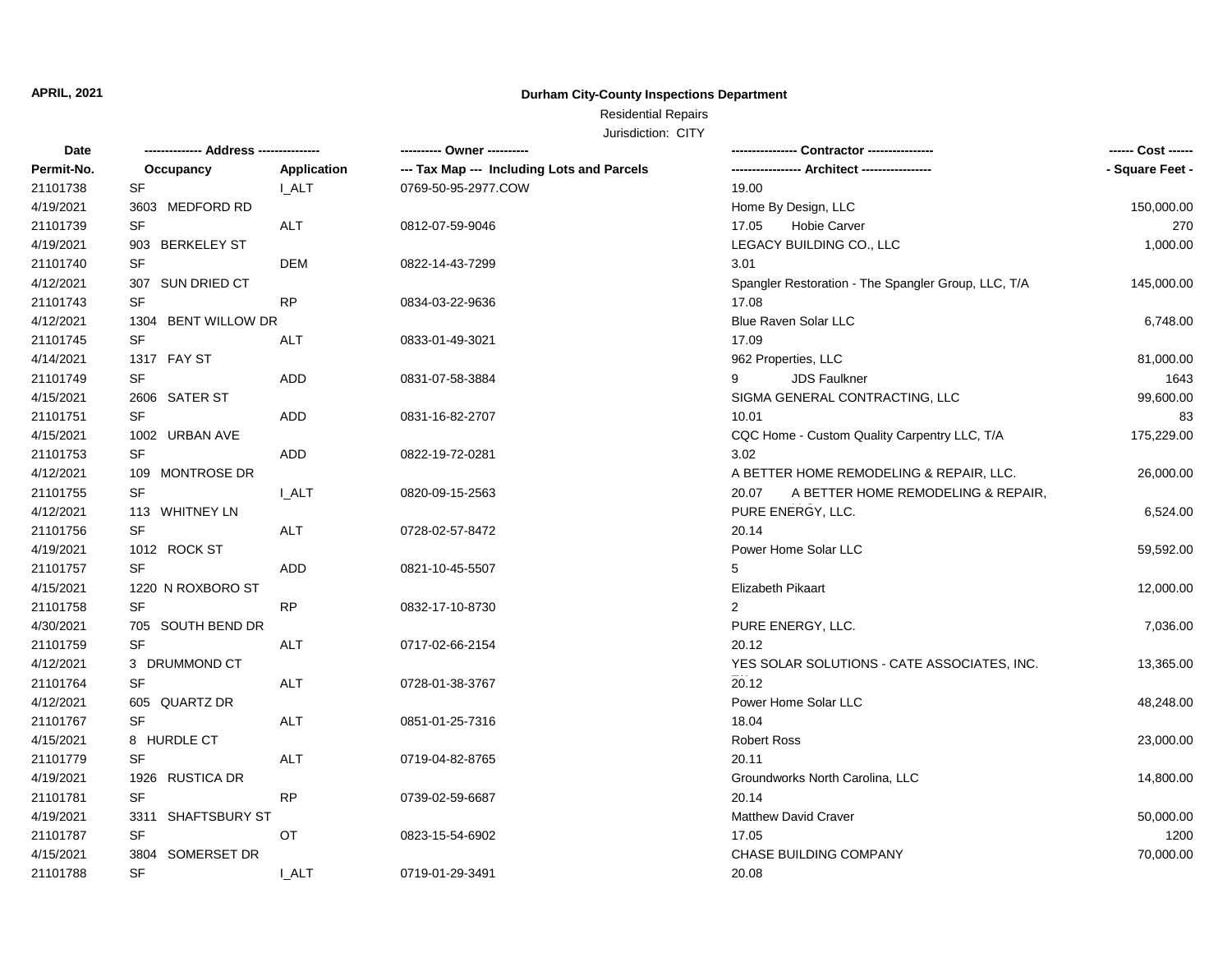# **Durham City-County Inspections Department**

# Residential Repairs

| Date       | -------------- Address --------------- |             | ---------- Owner ----------                |                                          |                 |
|------------|----------------------------------------|-------------|--------------------------------------------|------------------------------------------|-----------------|
| Permit-No. | Occupancy                              | Application | --- Tax Map --- Including Lots and Parcels |                                          | - Square Feet - |
| 4/15/2021  | 324 MONMOUTH AVE                       |             |                                            | Hylton Daniel Properties, LLC            | 47,000.00       |
| 21101789   | SF                                     | <b>LALT</b> | 0822-20-91-3401                            | $\overline{2}$                           |                 |
| 4/12/2021  | 1111 WHITE BARK LN                     |             |                                            | POWER LIFT FOUNDATION REPAIR - T/A BOLIN | 23,600.00       |
| 21101791   | <b>SF</b>                              | <b>RP</b>   | 0769-01-28-7109                            | 19                                       |                 |
| 4/30/2021  | 919 BLUESTONE RD                       |             |                                            | Hegeman & Sons Home Improvement, LLC     | 15,120.00       |
| 21101794   | SF                                     | ADD         | 0728-02-78-4885                            | 20.14                                    | 168             |
| 4/15/2021  | 1222 N ROXBORO ST                      |             |                                            | Elizabeth Pikaart                        | 6,000.00        |
| 21101796   | SF                                     | <b>RP</b>   | 0832-17-10-8730                            | $\overline{2}$                           |                 |
| 4/30/2021  | 2401 N ROXBORO ST                      |             |                                            | <b>Capital City Construction</b>         | 11,729.35       |
| 21101797   | SF                                     | <b>ALT</b>  | 0832-09-26-4420                            | Wagoner Drafting and Design<br>1.01      |                 |
| 4/15/2021  | 913 MONMOUTH AVE                       |             |                                            | PARKER, DAVID R.                         | 143,775.00      |
| 21101801   | SF                                     | <b>LALT</b> | 0822-19-71-4271                            | 3.02                                     |                 |
| 4/19/2021  | 119 TURNSTONE DR                       |             |                                            | SOUTHERN EXPOSURE SUNROOMS               | 13,880.00       |
| 21101803   | SF                                     | <b>ALT</b>  | 0769-01-16-5209                            | 19                                       |                 |
| 4/30/2021  | 18 GWENDOLYN CIR                       |             |                                            | <b>Gerald Maultsby</b>                   | 2,500.00        |
| 21101806   | SF                                     | OT          | 0851-04-81-6306                            | 18.04                                    |                 |
| 4/19/2021  | 1820 RUSTICA DR                        |             |                                            | <b>JOHN DALLEY</b>                       | 3,000.00        |
| 21101807   | SF                                     | ADD         | 0739-02-59-3622                            | 20.14<br><b>JOHN DALLEY</b>              |                 |
| 4/19/2021  | 502 SOUTH BEND DR                      |             |                                            | Sierra Structures, Inc.                  | 8,832.00        |
| 21101821   | <b>SF</b>                              | R DECK      | 0717-02-67-3183                            | 20.12                                    |                 |
| 4/19/2021  | 1213 N HYDE PARK AVE                   |             |                                            | ISOLA, C. MICHAEL III                    | 1,000.00        |
| 21101823   | SF                                     | DEM         | 0831-06-48-9229                            | 9                                        | 1100            |
| 4/19/2021  | 300 HOLLY BLOSSOM DR                   |             |                                            | Lanier Building Company, Inc.            | 6,000.00        |
| 21101825   | <b>SF</b>                              | R DECK      | 0860-01-16-1448                            | 18.05                                    |                 |
| 4/19/2021  | 22 JULIETTE DR                         |             |                                            | TESLA ENERGY OPERATIONS, INC.            | 9,710.40        |
| 21101828   | SF                                     | ALT         | 0729-04-43-9886                            | 20.10                                    |                 |
| 4/15/2021  | 1115 NICHOLS FARM DR                   |             |                                            | TITAN SOLAR POWER NC, INC.               | 35,081.72       |
| 21101829   | <b>SF</b>                              | <b>ALT</b>  | 0850-01-37-7931                            | 18.05                                    |                 |
| 4/19/2021  | 1908 HART ST                           |             |                                            | PURE ENERGY, LLC.                        | 7,330.00        |
| 21101830   | SF                                     | <b>ALT</b>  | 0831-15-53-6009                            | 10.01                                    |                 |
| 4/21/2021  | 4114 BAKER ST                          |             |                                            | TITAN SOLAR POWER NC, INC.               | 33,160.00       |
| 21101831   | <b>SF</b>                              | <b>ALT</b>  | 0729-02-79-4386                            | 20.10                                    |                 |
|            |                                        |             |                                            |                                          |                 |
| 4/21/2021  | 4106 HAMPSTEAD VILLAGE DR              |             |                                            | PURE ENERGY, LLC.                        | 7,326.00        |
| 21101832   | SF                                     | <b>ALT</b>  | 0851-04-51-5153                            | 18.05                                    |                 |
| 4/22/2021  | 102 GADWALL LN                         |             |                                            | SOUTHERN ENERGY MANAGEMENT, INC          | 13,612.00       |
| 21101833   | SF                                     | <b>ALT</b>  | 0769-01-15-1739                            | <b>Model Energy</b><br>19                |                 |
| 4/19/2021  | 1788 DUNMORE PL                        |             |                                            | Paul and Linda Gala                      | 8,000.00        |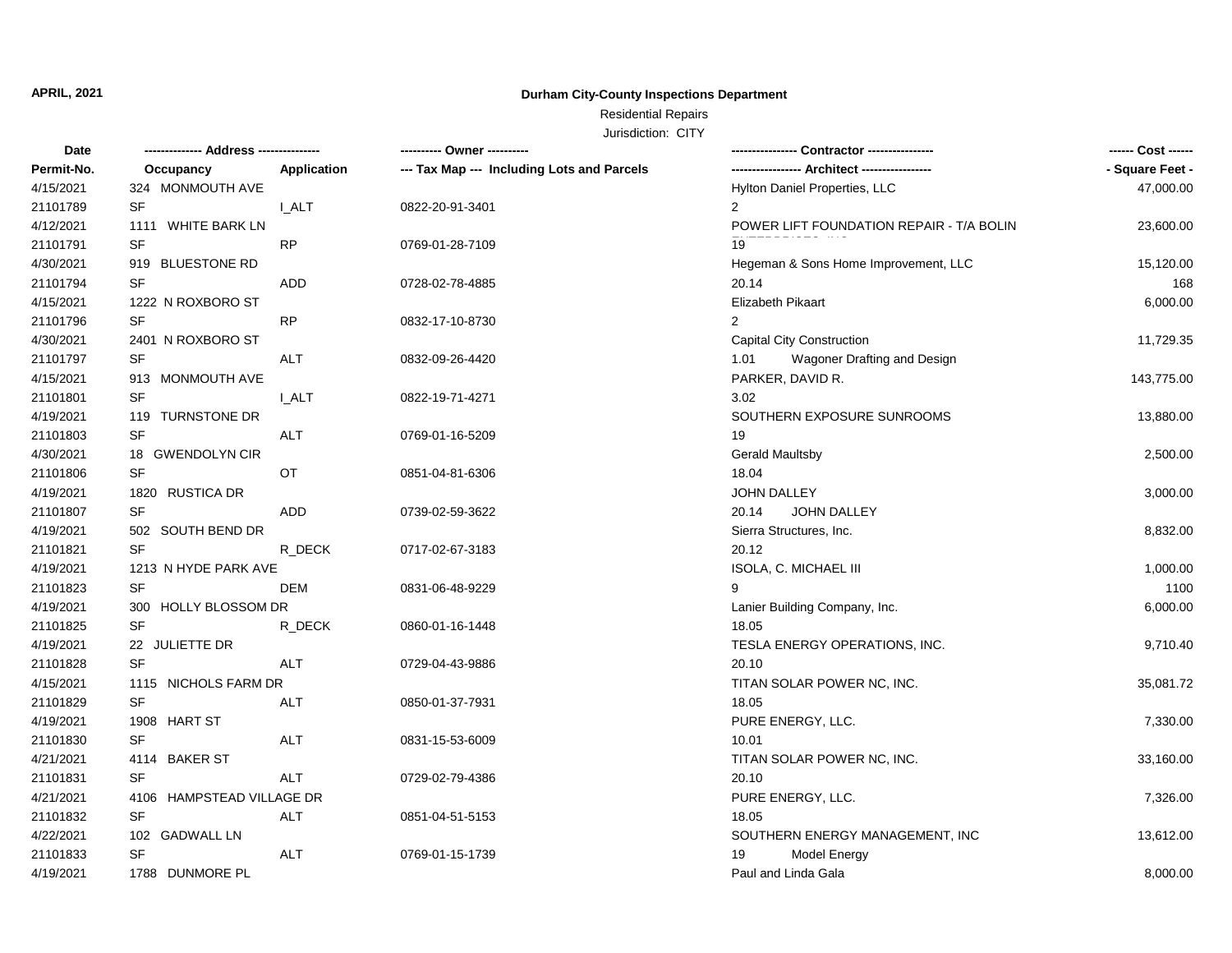# **Durham City-County Inspections Department**

# Residential Repairs

| Date       | -------------- Address --------------- |              | ---------- Owner ----------                |                                        |                 |
|------------|----------------------------------------|--------------|--------------------------------------------|----------------------------------------|-----------------|
| Permit-No. | Occupancy                              | Application  | --- Tax Map --- Including Lots and Parcels |                                        | - Square Feet - |
| 21101839   | <b>SF</b>                              | <b>I_ALT</b> | 0708-03-02-8272                            | 20.12                                  |                 |
| 4/21/2021  | 3217 DEERCHASE WYND                    |              |                                            | Dreps Construction, LLC, Matt          | 28,890.00       |
| 21101843   | SF                                     | <b>ADD</b>   | 0814-03-42-0938                            | 17.07                                  | 196             |
| 4/19/2021  | 5014 MCCORMICK RD                      |              |                                            | Ram Jack T/A Foundation Solutions, LLC | 6,300.00        |
| 21101850   | SF                                     | RP           | 0728-04-52-1197                            | 20.13                                  |                 |
| 4/19/2021  | 2909 INDEPENDENCE AVE                  |              |                                            | Ram Jack T/A Foundation Solutions, LLC | 11,150.00       |
| 21101851   | <b>SF</b>                              | <b>RP</b>    | 0841-07-57-9783                            | 18.02                                  |                 |
| 4/19/2021  | 145 COFIELD CIR                        |              |                                            | Ram Jack T/A Foundation Solutions, LLC | 14,410.00       |
| 21101853   | SF                                     | <b>RP</b>    | 0719-03-32-5766                            | 20.08                                  |                 |
| 4/21/2021  | 1417 CHEROB LN                         |              |                                            | Blue Raven Solar LLC                   | 2,643.45        |
| 21101861   | SF                                     | ALT          | 0717-97-38-6737                            | 20.20                                  |                 |
| 4/27/2021  | 7 DRUCILLA CT                          |              |                                            | P Bowman Root 3                        | 54,950.00       |
| 21101862   | <b>SF</b>                              | I ALT        | 0803-04-82-1765                            | 17.07                                  |                 |
| 4/19/2021  | 12 FENTON PL                           |              |                                            | SAWYER, BRIAN                          | 45,000.00       |
| 21101863   | SF                                     | <b>LALT</b>  | 9798-04-90-4338                            | 20.12                                  |                 |
| 4/19/2021  | 3322 DEVON RD                          |              |                                            | <b>NC Solar Now</b>                    | 51,612.00       |
| 21101865   | SF                                     | <b>ALT</b>   | 0810-31-28-5062                            | 20.08                                  |                 |
| 4/19/2021  | 228 PINEVIEW RD                        |              |                                            | Upchurch Building LLC                  | 25,000.00       |
| 21101866   | <b>SF</b>                              | <b>I_ALT</b> | 0820-09-42-4216                            | 6                                      |                 |
| 4/27/2021  | 2608 SARAH AVE                         |              |                                            | DAVID HYSON                            | 16,500.00       |
| 21101867   | <b>SF</b>                              | OT           | 0821-17-00-0836                            | 6                                      | 216             |
| 4/19/2021  | 309 GRAY AVE                           |              |                                            | Landmark Prime Builders, LLC           | 18,000.00       |
| 21101873   | DP                                     | <b>LALT</b>  | 0831-18-57-3160                            | 9                                      |                 |
| 4/19/2021  | 309 GRAY AVE                           |              |                                            | Landmark Prime Builders, LLC           | 18,000.00       |
| 21101875   | <b>DP</b>                              | <b>I_ALT</b> | 0831-18-57-3160                            | 9                                      |                 |
| 4/21/2021  | 409 N HYDE PARK AVE                    |              |                                            | <b>Chart Homes</b>                     | 28,250.00       |
| 21101882   | <b>SF</b>                              | <b>LALT</b>  | 0831-10-45-8068                            | 10.01                                  |                 |
| 4/21/2021  | 1104 OLD EVERGREEN DR                  |              |                                            | 8MSolar LLC                            | 19,485.00       |
| 21101884   | <b>SF</b>                              | ALT          | 0833-01-39-5020                            | 17.09                                  |                 |
| 4/22/2021  | 135 MANNING WAY                        |              |                                            | SOUTHERN EXPOSURE SUNROOMS             | 16,300.00       |
| 21101886   | SF                                     | ALT          | 0769-03-32-4839                            | 19                                     |                 |
| 4/21/2021  | 3602 APPLING WAY                       |              |                                            | Ram Jack T/A Foundation Solutions, LLC | 16,450.00       |
| 21101891   | <b>SF</b>                              | RP           | 0759-03-23-8761                            | 18.05                                  |                 |
| 4/21/2021  | 602 E FOREST HILLS BLVD                |              |                                            | Pruitt Building Co.                    | 31,499.00       |
| 21101893   | <b>SF</b>                              | ALT          | 0821-19-61-3877                            | $\overline{7}$                         |                 |
| 4/23/2021  | 3406 WINDSOR WAY                       |              |                                            | CHASE BUILDING COMPANY                 | 230,000.00      |
| 21101898   | <b>SF</b>                              | <b>ADD</b>   | 0810-18-21-9966                            | 20.08                                  |                 |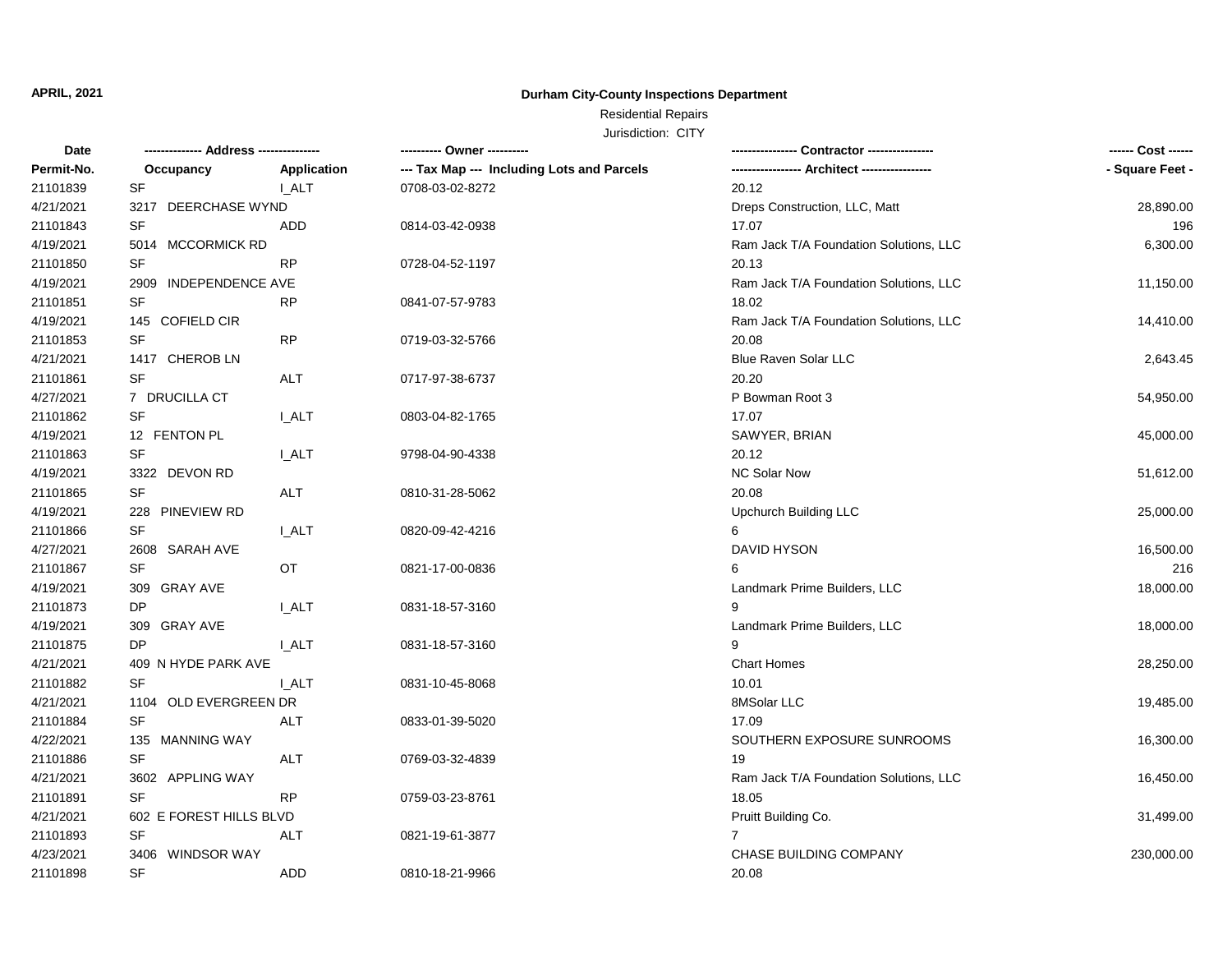# **Durham City-County Inspections Department**

# Residential Repairs

| Permit-No.<br><b>Application</b><br>--- Tax Map --- Including Lots and Parcels<br>Occupancy<br>4/30/2021<br>1212 WARD ST<br>Jonathan and Jaime Simmons<br>21101911<br>SF<br><b>ALT</b><br>0821-18-41-0909<br>$\overline{7}$<br><b>Todd Addison</b><br>4/22/2021<br>Prince & Sons, Inc.<br>1810 N ROXBORO ST<br>21101923<br>SF<br>$\overline{2}$<br>ALT<br>0832-14-23-4854<br>4/21/2021<br><b>NC Solar Now</b><br>122 COLLEGE AVE<br>20.12<br>21101926<br>SF<br><b>ALT</b><br>0717-01-36-4744 | - Square Feet -<br>160,000.00<br>63,681.62<br>26,887.00 |
|----------------------------------------------------------------------------------------------------------------------------------------------------------------------------------------------------------------------------------------------------------------------------------------------------------------------------------------------------------------------------------------------------------------------------------------------------------------------------------------------|---------------------------------------------------------|
|                                                                                                                                                                                                                                                                                                                                                                                                                                                                                              |                                                         |
|                                                                                                                                                                                                                                                                                                                                                                                                                                                                                              |                                                         |
|                                                                                                                                                                                                                                                                                                                                                                                                                                                                                              |                                                         |
|                                                                                                                                                                                                                                                                                                                                                                                                                                                                                              |                                                         |
|                                                                                                                                                                                                                                                                                                                                                                                                                                                                                              |                                                         |
|                                                                                                                                                                                                                                                                                                                                                                                                                                                                                              |                                                         |
|                                                                                                                                                                                                                                                                                                                                                                                                                                                                                              |                                                         |
| 4/26/2021<br>1108 GEORGIA AVE<br>AH Construction Solutions, LLC                                                                                                                                                                                                                                                                                                                                                                                                                              | 5,700.00                                                |
| 21101939<br>SF<br><b>RP</b><br>4.01<br>0812-12-95-5032                                                                                                                                                                                                                                                                                                                                                                                                                                       |                                                         |
| 4/26/2021<br>705 CARROLL ST<br>Finley, Lionel Nathaniel, Jr.                                                                                                                                                                                                                                                                                                                                                                                                                                 | 1,000.00                                                |
| SF<br>21101942<br><b>DEM</b><br>5<br>0821-11-47-9165                                                                                                                                                                                                                                                                                                                                                                                                                                         |                                                         |
| 4/22/2021<br>2013 OCTOBER DR<br><b>Blue Raven Solar LLC</b>                                                                                                                                                                                                                                                                                                                                                                                                                                  | 7,037.16                                                |
| 21101943<br>SF<br>ALT<br>18.05<br>0840-02-95-0990                                                                                                                                                                                                                                                                                                                                                                                                                                            |                                                         |
| 4/22/2021<br>2531 FAIRLAWN RD<br>ATLANTIC FOUNDATION & REPAIR, LLC.                                                                                                                                                                                                                                                                                                                                                                                                                          | 17,450.00                                               |
| RP<br>SF<br>21101965<br>17.05<br>0823-14-33-7996                                                                                                                                                                                                                                                                                                                                                                                                                                             |                                                         |
| 4/30/2021<br>PURE ENERGY, LLC.<br>2057 OCTOBER DR                                                                                                                                                                                                                                                                                                                                                                                                                                            | 13,030.40                                               |
| 21101969<br>SF<br>18.05<br>ALT<br>0840-02-85-4969                                                                                                                                                                                                                                                                                                                                                                                                                                            |                                                         |
| 4/22/2021<br>2311 N ROXBORO ST<br><b>Advanced Structural Repair</b>                                                                                                                                                                                                                                                                                                                                                                                                                          | 17,324.00                                               |
| 21101972<br>SF<br>RP<br>1.01<br>0832-26-43-3576                                                                                                                                                                                                                                                                                                                                                                                                                                              |                                                         |
| 4/30/2021<br>Sierra Structures, Inc.<br>615 W MARKHAM AVE                                                                                                                                                                                                                                                                                                                                                                                                                                    | 10,847.00                                               |
| 21101976<br><b>SF</b><br>3.02<br>R_DECK<br>0822-20-92-2492                                                                                                                                                                                                                                                                                                                                                                                                                                   |                                                         |
| 4/27/2021<br>12 FOX CHASE LN<br>FOX GENERAL CONTRACTING                                                                                                                                                                                                                                                                                                                                                                                                                                      | 156,747.00                                              |
| SF<br>21101977<br>ADD<br>20.11<br>0719-04-61-7007                                                                                                                                                                                                                                                                                                                                                                                                                                            | 715                                                     |
| 8MSolar LLC<br>4/26/2021<br>1007 WOOD OWL WAY                                                                                                                                                                                                                                                                                                                                                                                                                                                | 19,710.00                                               |
| SF<br>20.17<br>21101983<br>ALT<br>0800-68-36-7916                                                                                                                                                                                                                                                                                                                                                                                                                                            |                                                         |
| 4/22/2021<br>601 HUGO ST<br>Turnlight Partners Ltd.                                                                                                                                                                                                                                                                                                                                                                                                                                          | 2,725.00                                                |
| 21101995<br>SF<br>RP<br>1.01<br>0832-06-38-8358                                                                                                                                                                                                                                                                                                                                                                                                                                              |                                                         |
| 4/27/2021<br>1st Choice Construction Management, LLC<br>1000 WIND RIVER PKWY                                                                                                                                                                                                                                                                                                                                                                                                                 | 27,000.00                                               |
| 20.14<br>21101999<br>C ROOF<br>R <sub>2</sub><br>0758-02-59-8065                                                                                                                                                                                                                                                                                                                                                                                                                             |                                                         |
| 4/26/2021<br>2406 LINCOLN ST<br>Done Right the First Time Contractors - Troy Anthony                                                                                                                                                                                                                                                                                                                                                                                                         | 1,000.00                                                |
| 13.03<br>21102016<br>SF<br><b>DEM</b><br>0830-09-07-4127                                                                                                                                                                                                                                                                                                                                                                                                                                     |                                                         |
| 4/26/2021<br><b>NC Solar Now</b><br>117 S DRIVER ST                                                                                                                                                                                                                                                                                                                                                                                                                                          | 42,635.00                                               |
| 21102022<br><b>SF</b><br><b>ALT</b><br>10.01<br>0831-63-23-6560                                                                                                                                                                                                                                                                                                                                                                                                                              |                                                         |
| 4/30/2021<br>1300 CARPENTER FLETCHER RD<br>JM Decks and Fence LLC.                                                                                                                                                                                                                                                                                                                                                                                                                           | 10,380.00                                               |
| 21102031<br>SF<br>R_DECK<br>20.14<br>0738-01-08-5065                                                                                                                                                                                                                                                                                                                                                                                                                                         |                                                         |
| 4/30/2021<br>1415 WATTS ST<br>SCHREIBER CONSTRUCTION                                                                                                                                                                                                                                                                                                                                                                                                                                         | 119,040.00                                              |
| 21102052<br>SF<br><b>ADD</b><br>0822-15-64-2880<br>3.01                                                                                                                                                                                                                                                                                                                                                                                                                                      | 1332                                                    |
| 4/27/2021<br>4907 CARLTON CROSSING DR<br><b>Quantum Home Improvements</b>                                                                                                                                                                                                                                                                                                                                                                                                                    | 1,210.00                                                |